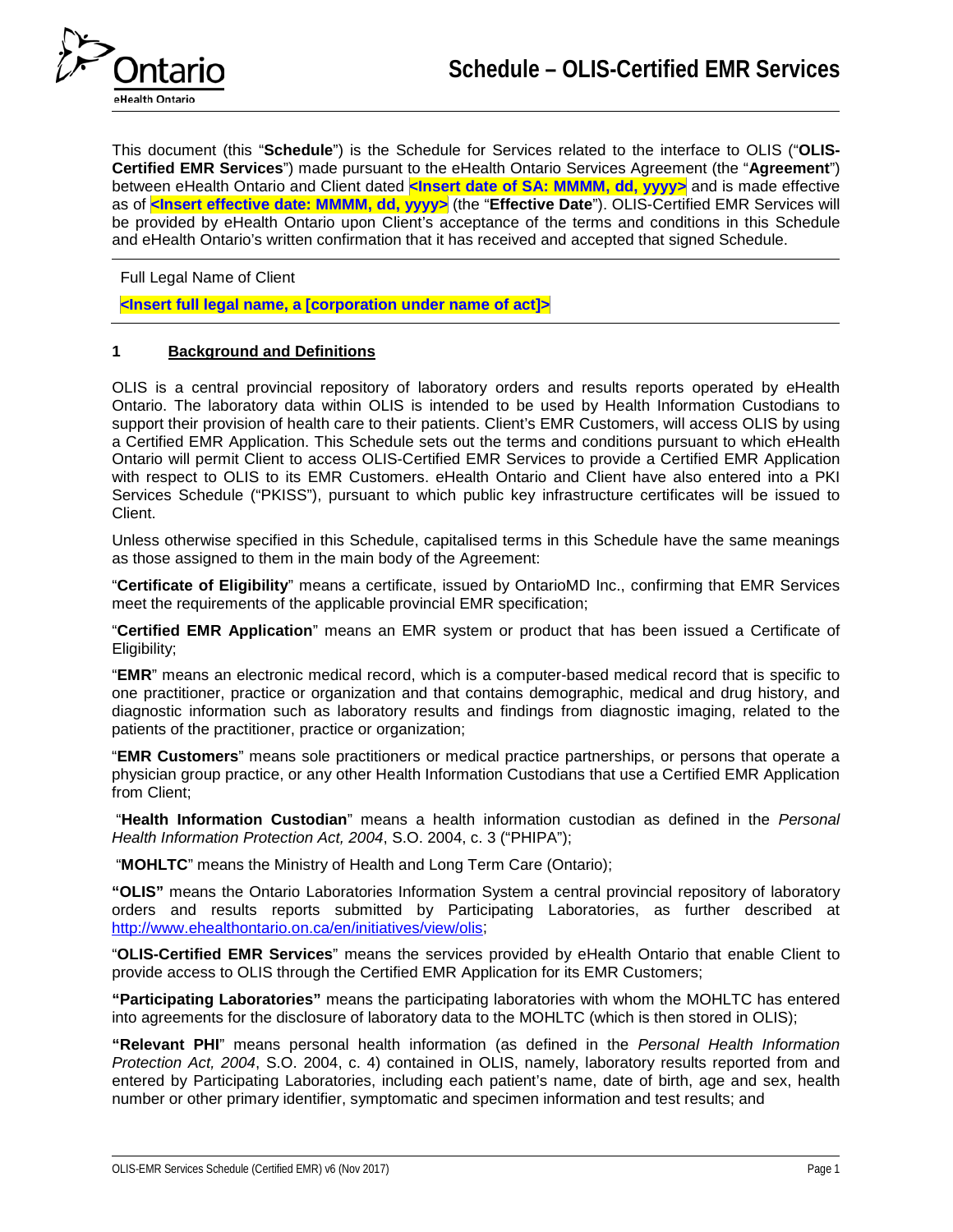

"**Site Support Guide**" means the toolkit of materials and information about OLIS, a copy of which has been provided to Client and is also available on line at www.ehealthontario.on.ca/docs, as it may be updated from time to time by eHealth Ontario.

## **2 Provision of OLIS**

- 2.1 eHealth Ontario agrees to permit Client to access the OLIS-Certified EMR Services, and Client agrees to accept such access, in order to make accessible the Certified EMR Application to its EMR Customers in accordance with the terms and conditions of this Schedule to access or use Relevant PHI. Client will not allow an EMR Customer to use the Certified EMR Application to access or use the Relevant PHI until such time as Client receives confirmation in writing from eHealth Ontario that such EMR Customer has signed the required eHealth Ontario agreements and that EMR Customer may now access the relevant PHI.
- 2.2 With respect to the Client's Certified EMR Application:
	- a) Client will bear the cost and responsibility of maintaining the Certificate of Eligibility for its Certified EMR Application. Client acknowledges and agrees that its Certified EMR Application may be required to undergo additional conformance testing in the future (at Client's cost) in order for Client to maintain its Certificate of Eligibility, including if the applicable provincial EMR specification is upgraded or if significant changes or enhancements are made to the OLIS-Certified EMR Services, to OLIS or to other eHealth Ontario services with which such OLIS-Certified EMR Services interact;
	- b) Client will ensure that its Certified EMR Application maintains the semantic integrity and completeness of any and all lab reports and data when providing such lab reports and data to an EMR Customer end user;
	- c) In maintaining and operating its interface with OLIS, Client will ensure its Certified EMR Application detect, process, and correct errors related to data transmissions with OLIS; and
	- d) Client will ensure all queries initiated by an EMR Customer end user through Client's Certified EMR Application correctly identify that user and the Health Information Custodian(s) on whose behalf the query is submitted.
- 2.3 Client agrees to work with eHealth Ontario to disable viewing of specific lab reports in the event that erroneous data has been transmitted to Client's Certified EMR Application.
- 2.4 eHealth Ontario may modify or upgrade OLIS in its sole discretion from time to time. eHealth Ontario will provide Client with notice of any system changes being made to OLIS, as soon as reasonably possible, as well as any related conformance testing scenarios and requirements in respect of Client's Certified EMR Application.

### **3 Representatives**

- 3.1 Client is responsible for causing its Representatives to comply with the terms and conditions of this Schedule, and a breach of this Schedule by any of Client's Representatives is a breach of this Schedule by Client.
- 3.2 Client represents, warrants and covenants that the information with respect to Client and any Representative provided by Client to eHealth Ontario complete and accurate. Should Client become aware of any change to, or inaccuracy or incompleteness of, that information, Client will give written notice of that change to eHealth Ontario.

### **4 Acceptable Use**

Client agrees, and will cause each of its Representatives, to make accessible the Certified EMR Application with respect to OLIS only in accordance with the Agreement and this Schedule, including without limitation, Section 5 hereof.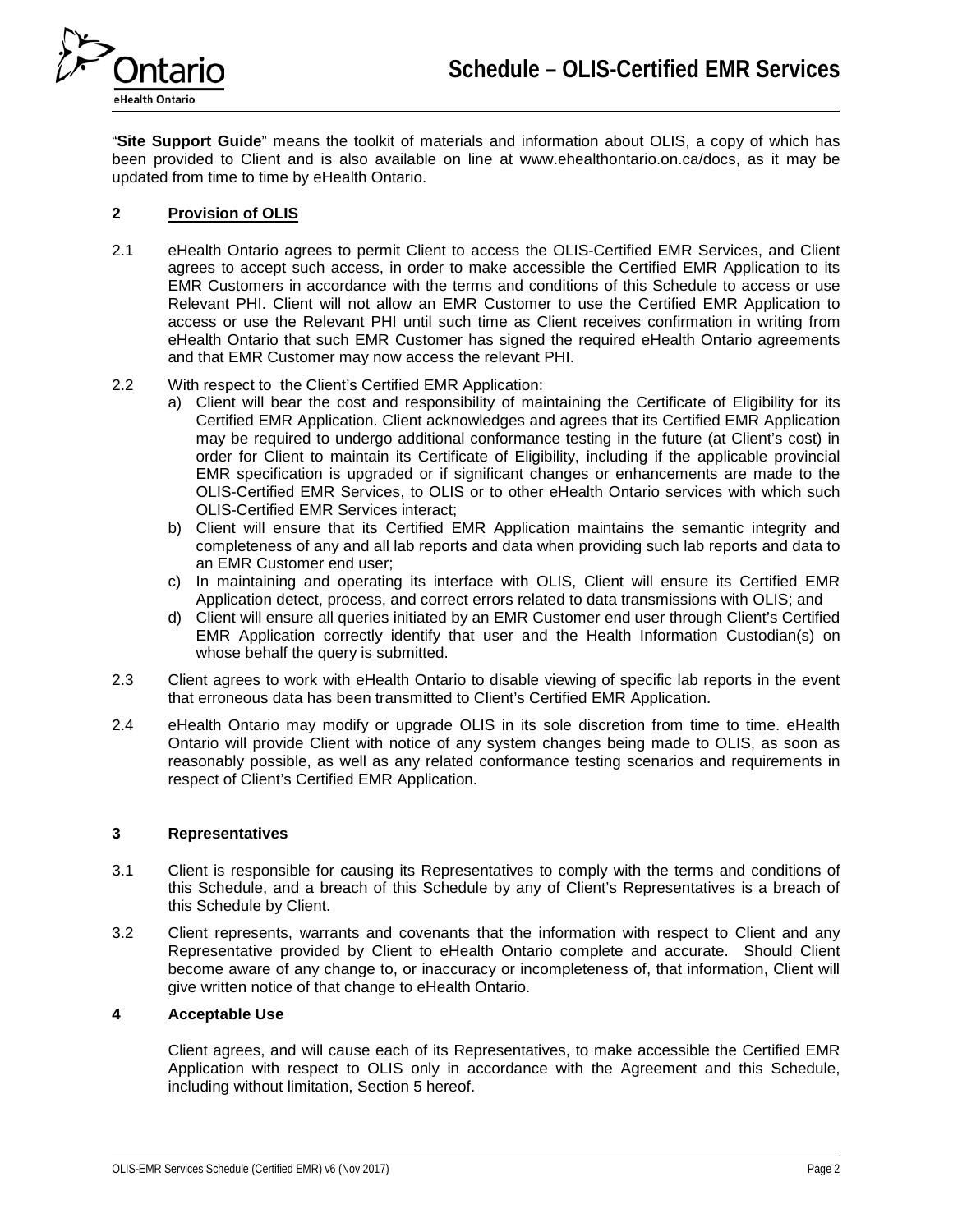

### **5 Privacy and Security**

- 5.1 eHealth Ontario represents and warrants that, unless it provides notice to Client otherwise, it is permitted under Applicable Laws to make accessible the EHR Information.
- <span id="page-2-0"></span>5.2 Client represents, warrants and covenants to eHealth Ontario that:
	- (a) it has the authority under Applicable Laws to connect its EMR Customers to OLIS, and to access Relevant PHI in or through such Certified EMR Applications.
	- (b) no person other than its Representatives who have a need to access Relevant PHI in or through EMR Customers' EMRs in order to provide a Certified EMR Application to EMR Customers will so access Relevant PHI;
	- (c) It and its Representatives will connect only its EMR Customers to OLIS, and will only access Relevant PHI in or through such EMR Customers' Certified EMR Application, and in each case only for the purpose of providing a Certified EMR Application to EMR Customers; and
	- (d) in accessing Relevant PHI in or through its EMR Customers' Certified EMR Applications, it will, and will cause each of its Representatives to:
		- (i) comply with all Applicable Laws;
		- (ii) not use any Relevant PHI to which it has access to in the course of providing a Certified EMR Application to its EMR Customer except as necessary in the course of providing such Certified EMR Application;
		- (iii) not disclose any Relevant PHI to which it has access to in the course of providing a Certified EMR Application to its EMR Customers; and
		- (iv) not permit any of its Representatives to have access to the Relevant PHI unless the Representative agrees to comply with this Section 5.2.
- <span id="page-2-1"></span>5.3 Client will, and will ensure that (where applicable) each of its Representatives will:
	- (a) in the course of providing a Certified EMR Application to its EMR Customers, comply with any applicable eHealth Ontario Policies that it has been provided with access to, and take all reasonable steps to protect OLIS and the Relevant PHI against any unauthorized access, collection, use, disclosure, modification, retention or disposal;
	- (b) not intentionally insert, into any part or component of OLIS or into the Relevant PHI, any virus, time lock, clock, back door, disabling device or other code, routine or instruction which tends to destroy, corrupt or disable software, data or systems or allow unauthorized access thereto;
	- (c) co-operate with any reasonable reporting, audit or monitoring program required by eHealth Ontario with respect to OLIS;
	- (d) ensure that the Certified EMR Application records any and all access to the OLIS Data, including the identity of any person who accessed the OLIS Data, and the date, time and location of the access; and
	- (e) provide logs of all such access to eHealth Ontario upon request.
- <span id="page-2-2"></span>5.4 Client will notify the eHealth Ontario Service Desk at the first reasonable opportunity (i) when any EMR Customer no longer requires access to or use of Relevant PHI or when a Health Information Custodian is no longer an EMR Customer meaning the agreement between the Health Information Custodian and Client has been terminated; (ii) upon the occurrence of any breach of any provision of Section [5.2](#page-2-0) or [5.3;](#page-2-1) (iii) upon discovery or reasonable suspicion of any unauthorized access or use of OLIS by any third party or of any issue with the accuracy or integrity of the Relevant PHI; or (iv) in any other circumstances provided for in the Site Support Guide (each an "Incident").
- 5.5 In the event Client is obliged to notify eHealth Ontario pursuant to Section [5.4,](#page-2-2) Client will provide notice and otherwise assist eHealth Ontario in addressing the matter or Incident in accordance with the following procedures:
	- (a) Client will notify the eHealth Ontario Service Desk immediately by telephone, following the procedure set out in the Site Support Guide ;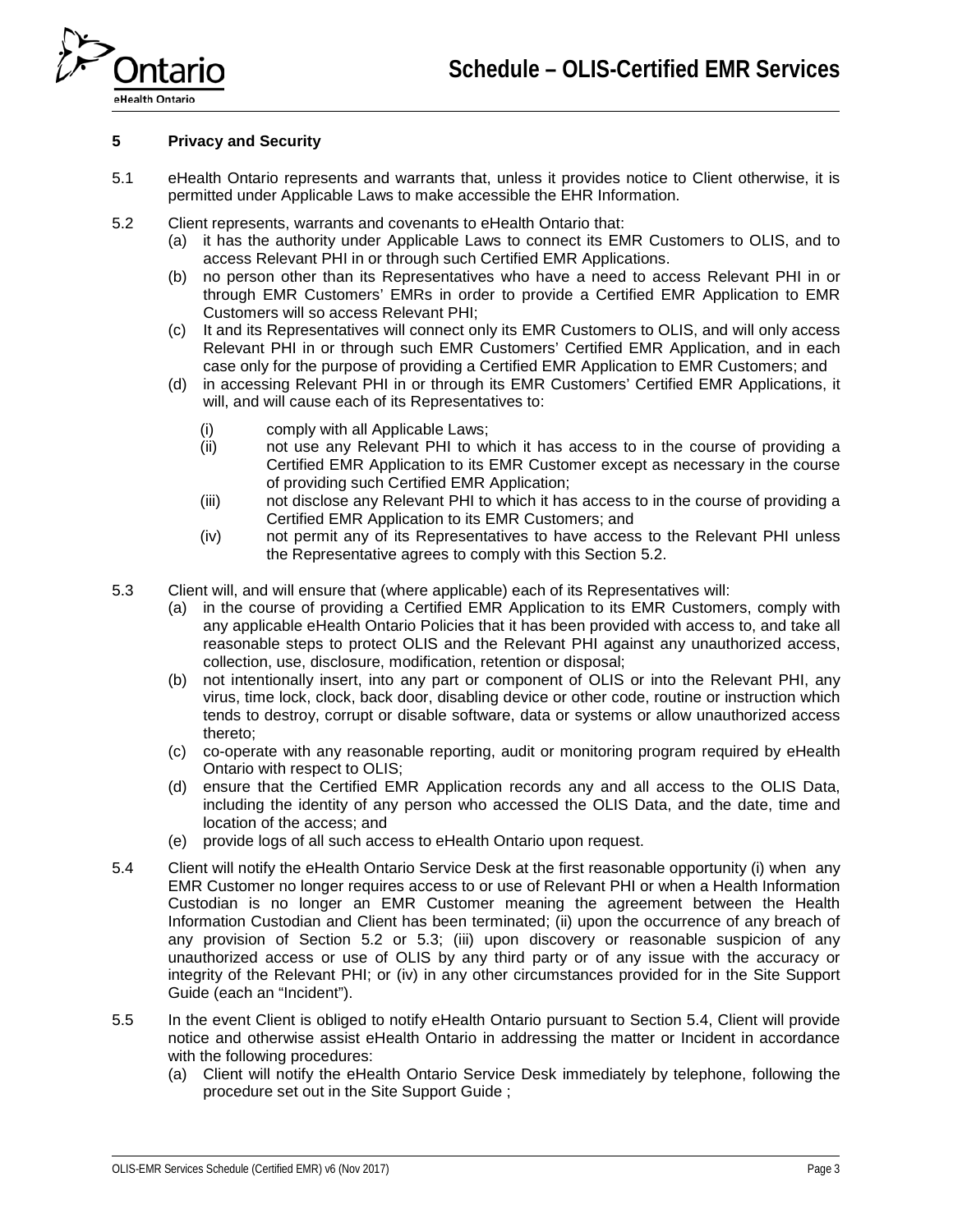

(b) Client will provide reasonable assistance and co-operation to eHealth Ontario to investigate, verify and, with respect to Incidents described in Section 5.4, resolve the Incident, including co-operation in any applicable public response.

# **6 Audit**

Client authorises eHealth Ontario and its Representatives, upon five (5) days written notice and during business hours, to inspect any records and documents in the possession or under the control of Client relating to the responsibilities of Client as provided under this Schedule. eHealth Ontario may exercise its rights under this Section 6 to verify compliance with the terms and conditions of this Schedule.

### **7 Intellectual Property**

Subject to the rights granted by eHealth Ontario to Client in Section 2, nothing in this Schedule entitles Client or any of its Representatives to any ownership or intellectual property rights in or to OLIS or the data contained therein. Client (and each of its Representatives) has only the limited right to connect its EMR Customers to OLIS in accordance with the terms contained in this Schedule.

### **8 Client General Representations, Warranties and Covenants**

Client represents, warrants and covenants to eHealth Ontario that: (a) it has the full right, power, legal capacity and authority to enter into and perform its obligations under this Schedule; (b) the entering into of this Schedule will not conflict with, or result in, a breach of the terms, conditions or provisions of, or constitute a default under, any Schedule to which it is bound; (c) if it is a corporation, it is duly incorporated, organized and in good standing under the laws of its jurisdiction of incorporation, and it will maintain its good standing throughout the Term; (d) if it is a partnership, it was formed and is in good standing under the laws of its jurisdiction of formation, and it will maintain its good standing throughout the Term; (e) throughout the term of this Schedule it will, and will cause its Representatives to, comply with all Applicable Laws.

#### **9 Term and Termination**

- 9.1 This Schedule will commence as of the Effective Date and will continue unless terminated in accordance with this Section 9.
- 9.2 eHealth Ontario may terminate this Schedule upon giving written notice to the Client if, in the opinion of eHealth Ontario acting reasonably, the Client breaches any representation, warranty, covenant, term or condition of this Schedule and fails to remedy such breach within the time period prescribed in the written notice. For the sake of clarity, eHealth Ontario will be permitted to immediately terminate this Schedule if eHealth Ontario deems it appropriate not to provide the Client the opportunity to remedy the breach. In addition, eHealth Ontario will be permitted to immediately suspend this Schedule if it reasonably believes that there is an emergency or extreme circumstance that would warrant such action including but not limited to a compromise of the integrity of the Relevant PHI.
- 9.3 Either party may in its sole discretion, without liability, cost or penalty, and without prejudice to any other rights or remedies under this Schedule or at law or in equity, terminate this Schedule at any time upon giving at least ninety (90) days prior written notice to the other party.
- 9.4 For a period of 10 business days following any date on which eHealth Ontario issues a notice to Client of any change to this Schedule, in accordance with Section 11, if such change is unacceptable to Client, Client may terminate this Schedule upon notice to eHealth Ontario in accordance with Section [11](#page-4-0) without payment of any termination fees.
- 9.5 This Schedule terminates automatically without liability, cost or penalty to eHealth Ontario, and without prejudice to any other rights or remedies of eHealth Ontario under this Schedule, any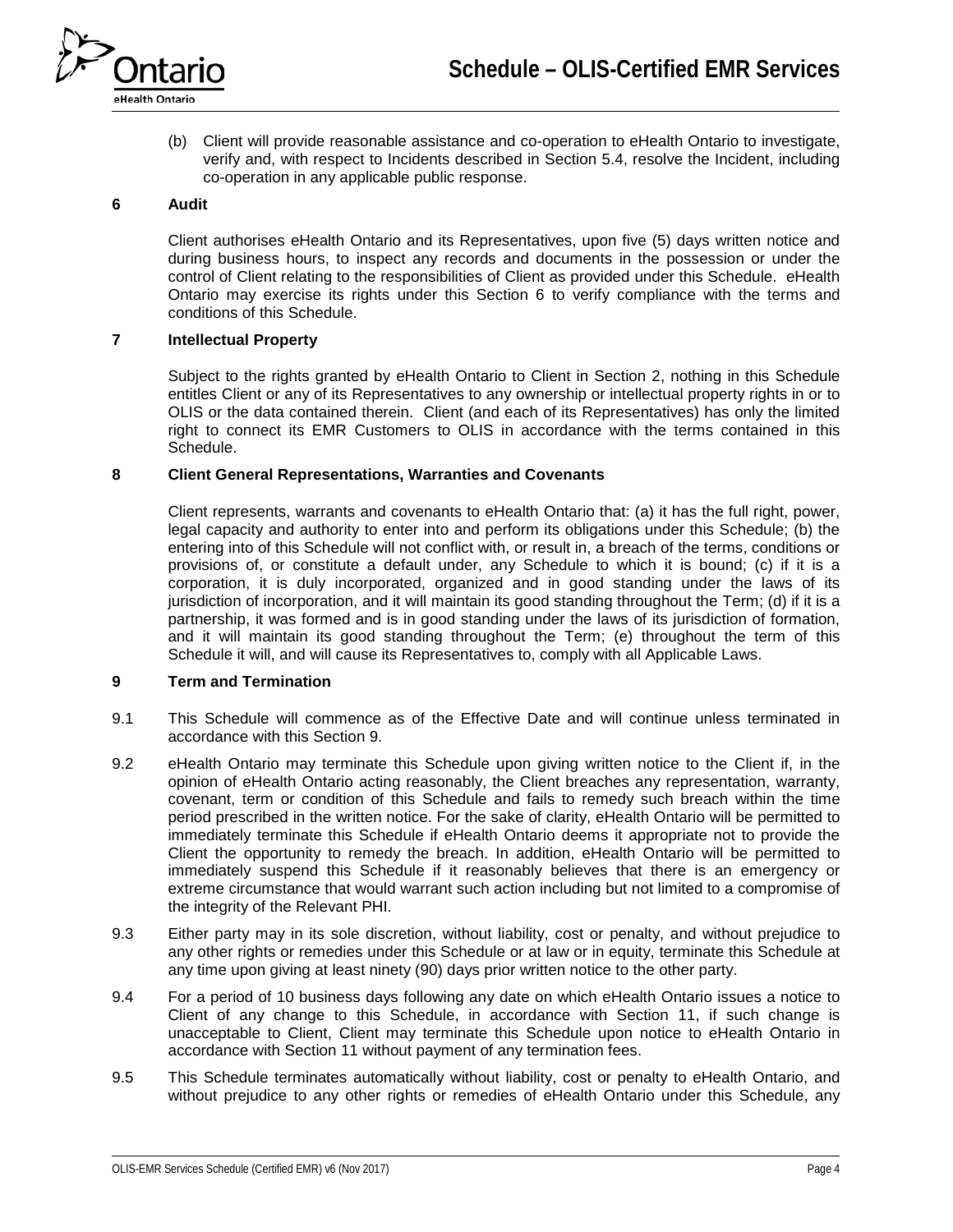

other agreement between eHealth Ontario and Client or at law or in equity, should the Agreement or the PKISS expire or be terminated for any reason whatsoever or should OntarioMD withdraw the Certificate of Eligibility issued to Client in respect of its Certified EMR Application. Client acknowledges that upon termination of this Schedule, Client will have its right to connect its EMR Customers to OLIS revoked.

9.6 In the event of any expiration or termination of this Schedule for any reason whatsoever, Sections 6, 7, 8, 10 and 11 herein will survive. Notwithstanding the foregoing, the provisions of this Schedule that by their nature extend beyond the expiration or termination of this Schedule will survive and remain in effect until all obligations are satisfied.

### **10 Limitations of Liability and Indemnity**

- 10.1 Except as expressly provided in this Schedule, eHealth Ontario makes no representations, warranties, conditions, covenants, promises or indemnities of any kind, express or implied, written or oral, statutory or otherwise:
	- (a) with respect to the operation of OLIS or the accessibility of the Relevant PHI by EMR Customers; and
	- (b) regarding the accuracy, completeness, reliability, currency or veracity of the Relevant PHI.
- 10.2 Client acknowledges and agrees that eHealth Ontario will not be liable to Client or to any other person, for any losses, expenses, costs, damages or liabilities or any causes of action, actions, claims, demands, lawsuits or other proceedings in any way based upon, occasioned by, attributable to, or arising out of:
	- (a) this Schedule or EMR Customers' access or use of OLIS or collection of Relevant PHI;
	- (b) any failure by Client or its Representatives to comply with this Schedule; or
	- (c) any suspension of EMR Customers' access to OLIS or termination of this Schedule.
- 10.3 In no event, whether in contract or tort (including negligence), as a result of breach of warranty, strict liability, indemnity or under any other theory of liability whatsoever, will eHealth Ontario be liable for any indirect, consequential, incidental, exemplary, punitive or special damages or for damages characterized as lost revenue, lost savings or lost profits, even if eHealth Ontario has been advised of the possibility of such damages in advance.
- 10.4 Client hereby agrees to indemnify, defend, and hold harmless eHealth Ontario and its Representatives from and against any and all expenses losses, costs, damages, and liabilities (including reasonable legal fees) which may be suffered or incurred by them arising, directly or indirectly, as a result of the breach by Client or any of its Representatives of this Schedule, any agreement with an EMR Customer, or the terms and conditions applicable to its Certificate of Eligibility.

# <span id="page-4-0"></span>**11 Notices**

Any notice or other significant communication given pursuant to this Schedule will, unless otherwise indicated, be provided:

(a) to eHealth Ontario, addressed to the eHealth Ontario Service Desk, at: Email: [servicedesk@ehealthontario.on.ca](mailto:servicedesk@ehealthontario.on.ca)

Tel. 1-866-250-1554

(b) to Client, addressed to the attention of its Authorized Representative.

## **12 Amendment**

eHealth Ontario may revise this Schedule from time to time, in its sole discretion, and Client agrees to abide by the Schedule as amended from time to time. eHealth Ontario will give Client notice of any such changes to the Schedule by providing notice in accordance with Section [11](#page-4-0) and by posting the revised Schedule on its website at [www.ehealthontario.on.ca/docs.](http://www.ehealthontario.on.ca/docs) Client's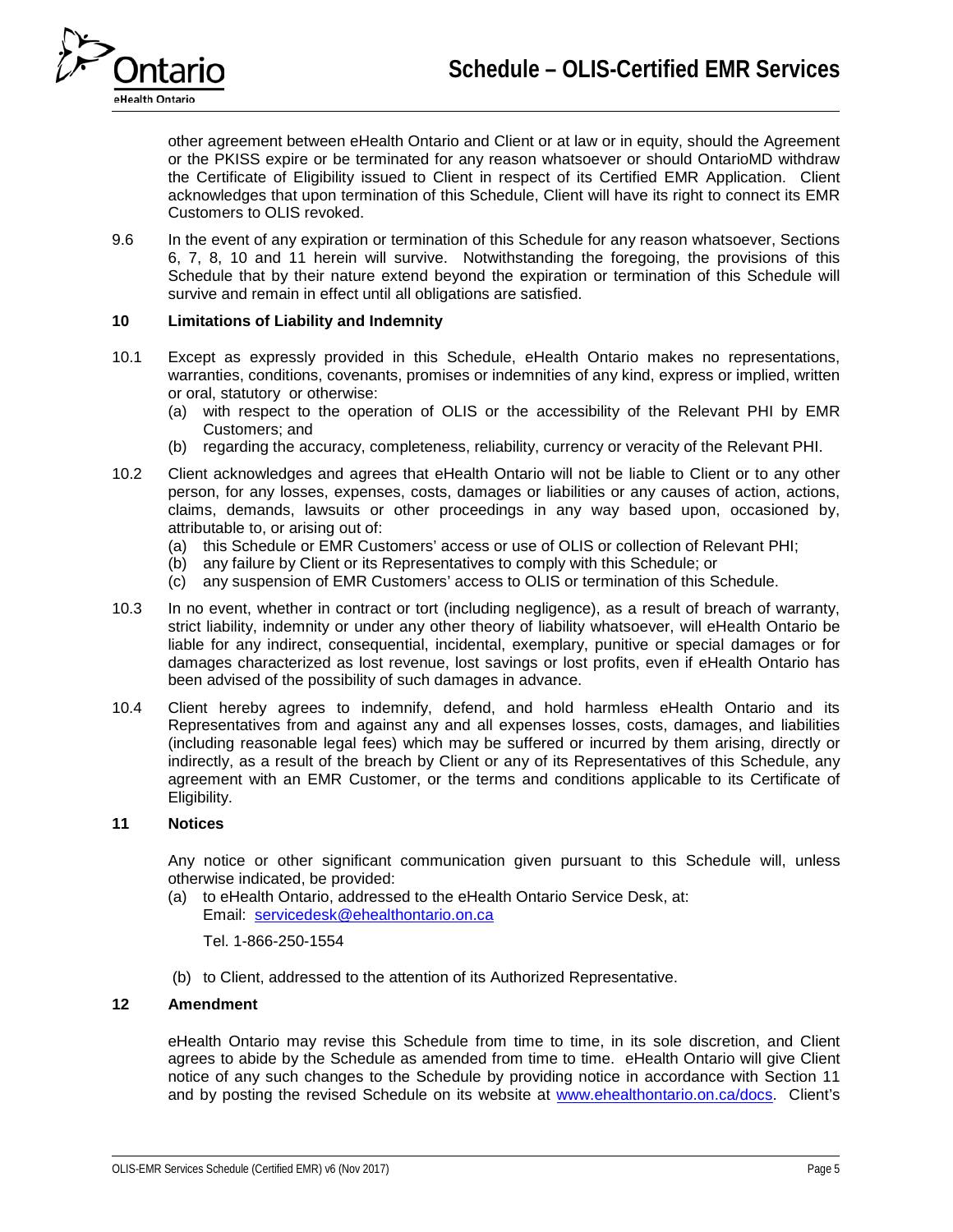

(or any of its Representatives') continued provision of a Certified EMR Application to any of its EMR Customer constitutes acceptance of such changes by Client.

eHealth Ontario and Client identified below have entered into an eHealth Ontario Services Agreement. The terms and conditions which apply to Client's provision of a Certified EMR Application with respect to OLIS to its EMR Customers are set out in the Agreement and this Schedule.

**By signing below, Client is requesting that eHealth Ontario permit Client, and Client agrees, to access the OLIS-Certified EMR Services and provide the Certified EMR Application with respect to OLIS to its EMR Customers, in accordance with the terms and conditions of this Schedule and the Agreement.** 

Signature block has been removed for this sample